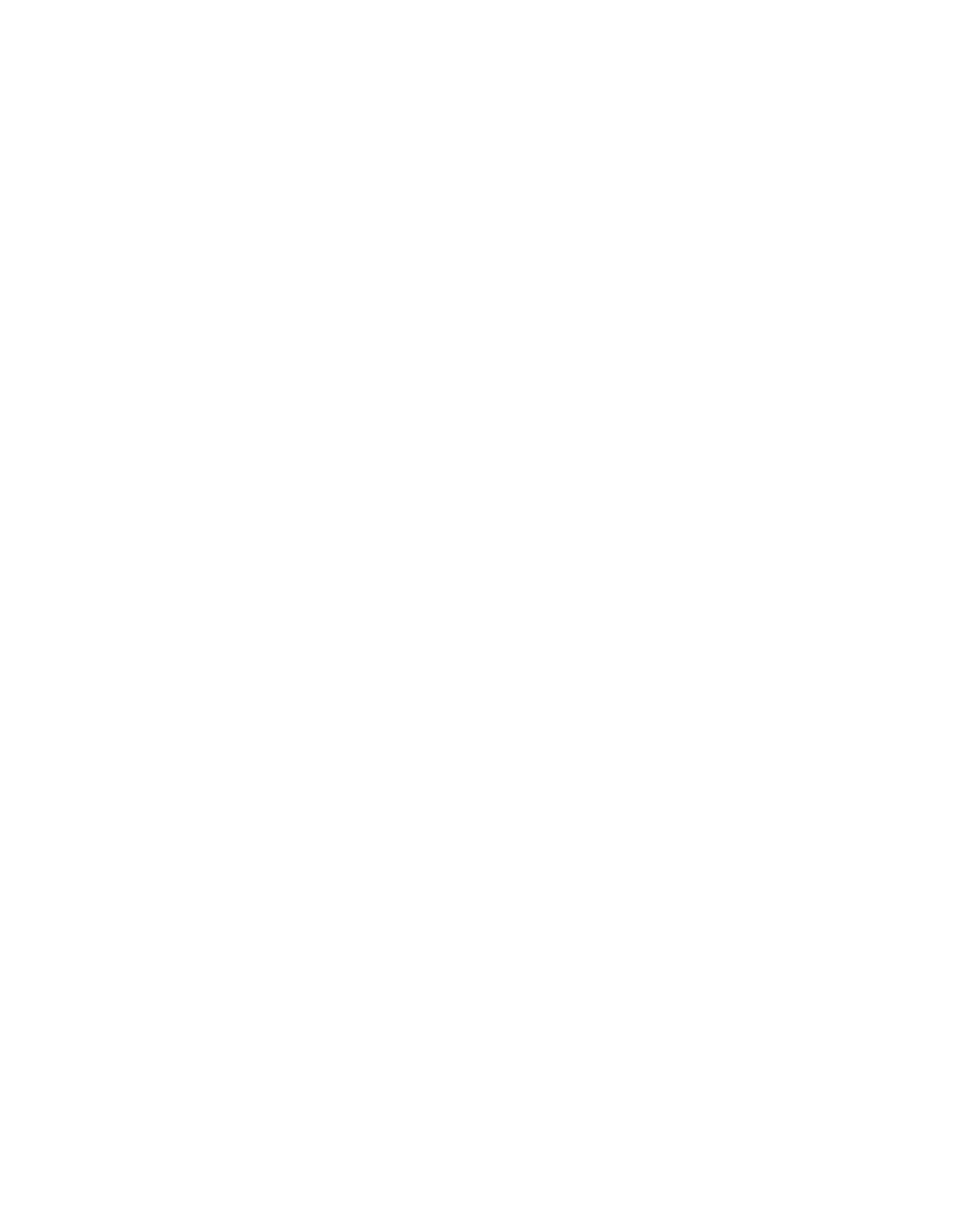most part, we can provide that manpower whenever and wherever it is needed.

The truth is, I have no doubt that the vast majority of our membership is made up of good, decent, hardworking people who simply want a fair day's pay for a fair day's work. By and large, UA members work hard and are always willing to go the extra mile to help a contractor be successful.

Now, that doesn't mean we can just sit back and take it for granted that everyone appreciates the UA and the good job we do. Moreover, as I noted, there are areas where we can do better. In every corner of North America, if you ask a contractor or a construction owner where we need to improve, the answers are all pretty much the same. To put it very simply and directly, this is what concerns our employers and their customers: low productivity, absenteeism, worker appearance on the jobsite, poor attitudes and inadequate safety practices, lack of training and certification, unqualified foremen and concerns about illicit drug and alcohol use. While these may sound pretty ominous, the fact is that all of these concerns are easy to fix, if we just have the will to do so. The reality is that most of our members are not guilty of any of these negative things, but the bad actions of a small minority can spoil it for the rest of us.

Let's face it—every organization has that 5% who are negative on everything. This is also true in many local unions. They are the 5% that your elected officers spend way too much of their time addressing and putting up with their nonsense and unwarranted behavior. They're the same ones who are at the union meetings or on the jobsite disrupting everything. Their focus is on everything negative. Unfortunately, this small group often has a lot of influence on what goes on in their local and on the jobsite. Brothers and sisters, this has got to stop. We cannot let a small group of malcontents bring us down and ruin our reputation. I think we all know who I'm talking about. It's time to put this group in their place and focus on more important things, like increasing market share through owner satisfaction. Make no mistake about it—the owner, no one else—decides if a job goes union or not.

It's our responsibility to work with our contractors to make the union the "go to guys." Increased market share equates to better wages and benefits and goes a long way to securing the UA's position well into the future.

However, I don't believe that we can simply blame a few people for the problems we face on the job. As we all know, for construction jobs to run smoothly and safely, it takes a team pulling together. When one element of that team lets down, the whole team is affected, even

# **It's up " to us to create the future we want. "**

those who are doing exactly what they should be doing. This is a domino effect that ultimately works its way throughout a jobsite and eventually gets to the construction owner. When it gets to that point, there is now a serious problem. We need to do all we can to prevent the p roblem from starting in the first place—and that's where all of you come into play.

The UA Standard for Excellence serves as a guide for everyone—labor, management, the owner—to use as a means of smoothing the path to job completion. You will also be glad to know that the UA isn't alone in taking this approach; most of the building trades unions are also embracing this concept. I encourage you to read in its entirety the official UA Standard for Excellence appearing on pages 16-17 of this issue.

Our Standard for Excellence is strongly supported by two other initiatives. These are our Strategic Planning Committee, which is tasked with expanding our market share, and the Mechanical Allied Crafts Council or MAC, which brings together the six unions responsible for the majority of the work in the mechanical and piping industry. MAC allows us to speak with one voice as we seek to increase job opportunities, eliminate jurisdictional disputes and do all the other things that we must do to make building trades unions competitive today.

The bottom line is that we want to increase the market share of our organization and our employing contractors. It's up to us to make that happen by keeping our commitment to being the most highly skilled, best trained, safest and most productive workers in the industry. Our contractors will go after the work, if they know they have a team behind them that they can depend on. If they don't have that certainty, they will hesitate to seek work beyond their own comfort zone. In essence, it's up to us to create the future we want.

The UA Standard for Excellence sets us on a clear path for change in the workplace. As you read the policy, you will see that responsibility for improving the job is not just placed on the shoulders of the members, the local union, the contractor or owner. We are stating that we believe responsibility lies with *all* parties engaged in a project. I believe our contractors and their customers will make the commitment we are asking for, especially if they see that our rankand-file are committed to it as well. That's why I am asking for your cooperation and support in making the UA Standard for Excellence the basis for a new, stronger and mutually beneficial relationship with our contractors and their clients. I've said over and over, if the union, our contractors and the owners are on the same page, we're unstoppable! The UA Standard for Excellence is our commitment to making that a reality. ■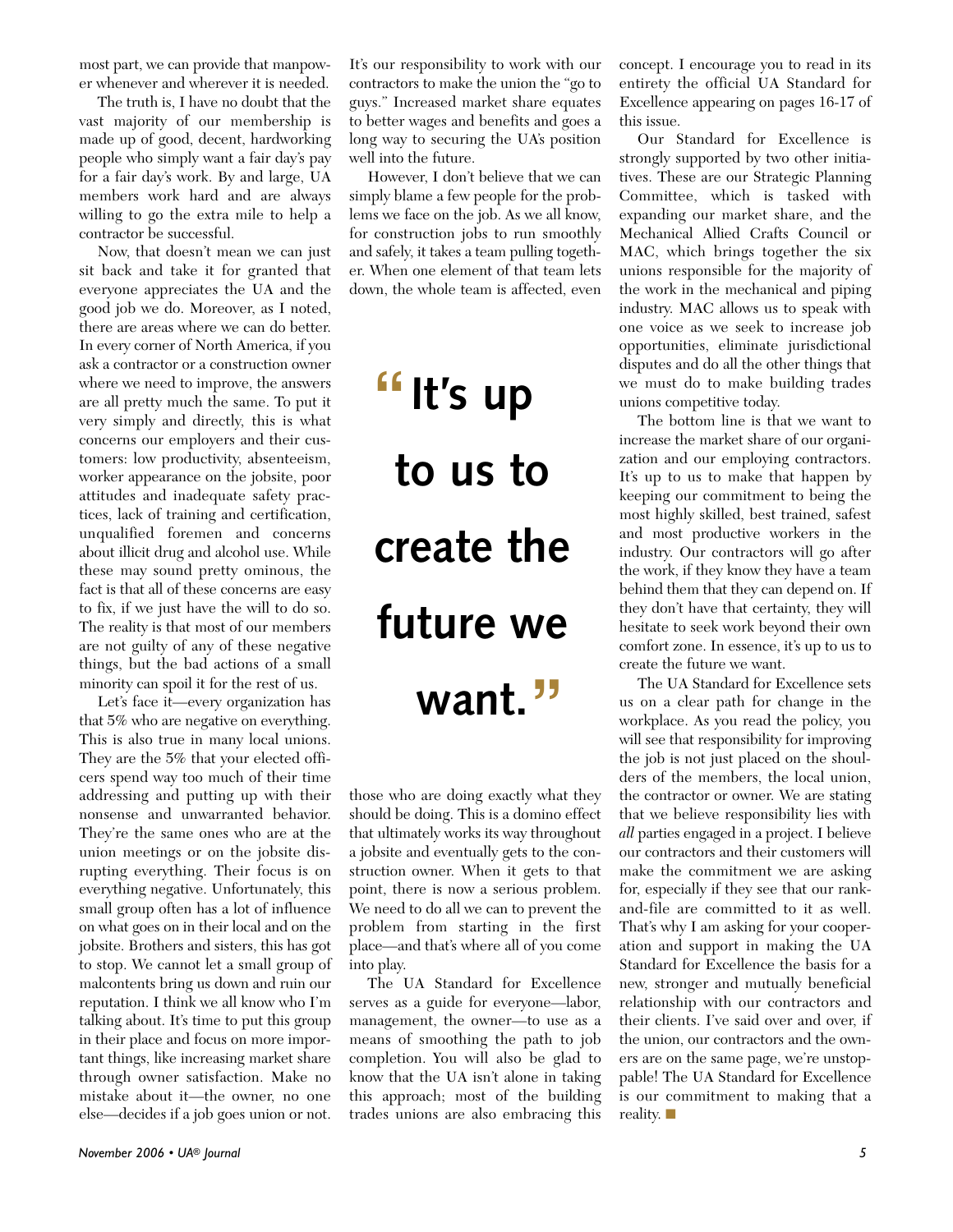**Steve Kelly, Assistant General President**

STANDARD FOR EXCELLENCE



During the past two years much has changed in the United Association. It has been and will continue to be our mission to get this union back on the proper track. Clearly, we have made major strides in accomplishing that goal as evidenced by your overwhelming support at our

National Convention. As General President Hite has often said, we must put the past in our rear view mirror and look to the future. To that end, we want to present you with the **UA Standard for Excellence**. This document outlines *a policy that is a Labor-Management commitment to uphold the highest industry standard in the workplace and ensure customer satisfaction. The program is designed to promote the UA members' world-class skills and safe, efficient work practices on the jobs performed by our signatory contractors for their customers.*

During the past year the General President and I, along with the other General Officers, have traveled to all parts of the United States and Canada. We have met with hundreds of UA members and officers, dozens of our contractors and many owners and contractor clients. These meetings have been invaluable in providing insight as to what is right and wrong with our approach to the jobsite.

On the positive side of these meetings, the UA gets high marks for overall craftsmanship. There can be no doubt the training and certification provided UA members is the best in the world. The UA has demonstrated that, when skilled manpower is at a premium, we are able to muster whatever manpower is needed. Our response to the rebuilding effort following hurricane Katrina is proof of that point. Finally, it is proven over and over again that the majority of the UA's membership is made up of good, decent people who simply want a fair day's pay for a fair day's work.

On the negative side, the complaints heard are virtually universal:

**Low Productivity Absenteeism Poor Craftsmanship** **Lack of Training and Certification Worker Appearance on the Jobsite Poor Workplace Attitude Poor Workplace Safety Practices Illicit Drug and Alcohol Usage**

These "hot button" issues pervade nearly every major job we are involved with. Yet the majority of our members are doing the right thing from job to job. So what is the problem?

It is easy to blame a few people for the problems described but it is not that simple. Construction jobs are living, changing entities. In other words, all parts of the job are in some way connected. Normally the thumb is something that is connected to the hand. Hit that thumb with a hammer, and suddenly the whole body is something connected to the thumb. This is exactly where we are when it comes to dealing with the issues seen as negative by our contractors and their clients. When a crew is missing a key worker because of absenteeism, or if the crew in general has a poor work attitude, the problems created are not local but systemic. The whole project is affected. Typically, these problems are not limited to a single crew or group of craftsmen. These same problems, when present in multiple crews, create a domino effect adversely affecting the entire project. It is at this point that job performance comes to the client's attention. Ideally the relationship between labor, contractor and client would be positive and seamless. But we all know that, more often than not, all parties engage in finger pointing when things begin falling apart. Consequently, we offer the **UA Standard for Excellence** as a guide for all parties—labor, management and owners—to use as a means of smoothing job completion. We are not alone in this approach as most of the other construction unions are applying the same strategy.

The **UA Standard for Excellence** is a new way of doing business that extends to our present contractor and owner population. As reported previously, we have been deeply involved in two important initiatives. One represents labor in the form of the Mechanical Allied Crafts Council, or MAC. The MAC Council consists of the UA, Electrical Workers, Sheet Metal Workers, Insulators, Iron Workers and Elevator Constructors. These are the crafts that we work most closely with in the industrial setting. General

*UA® Journal • November 2006*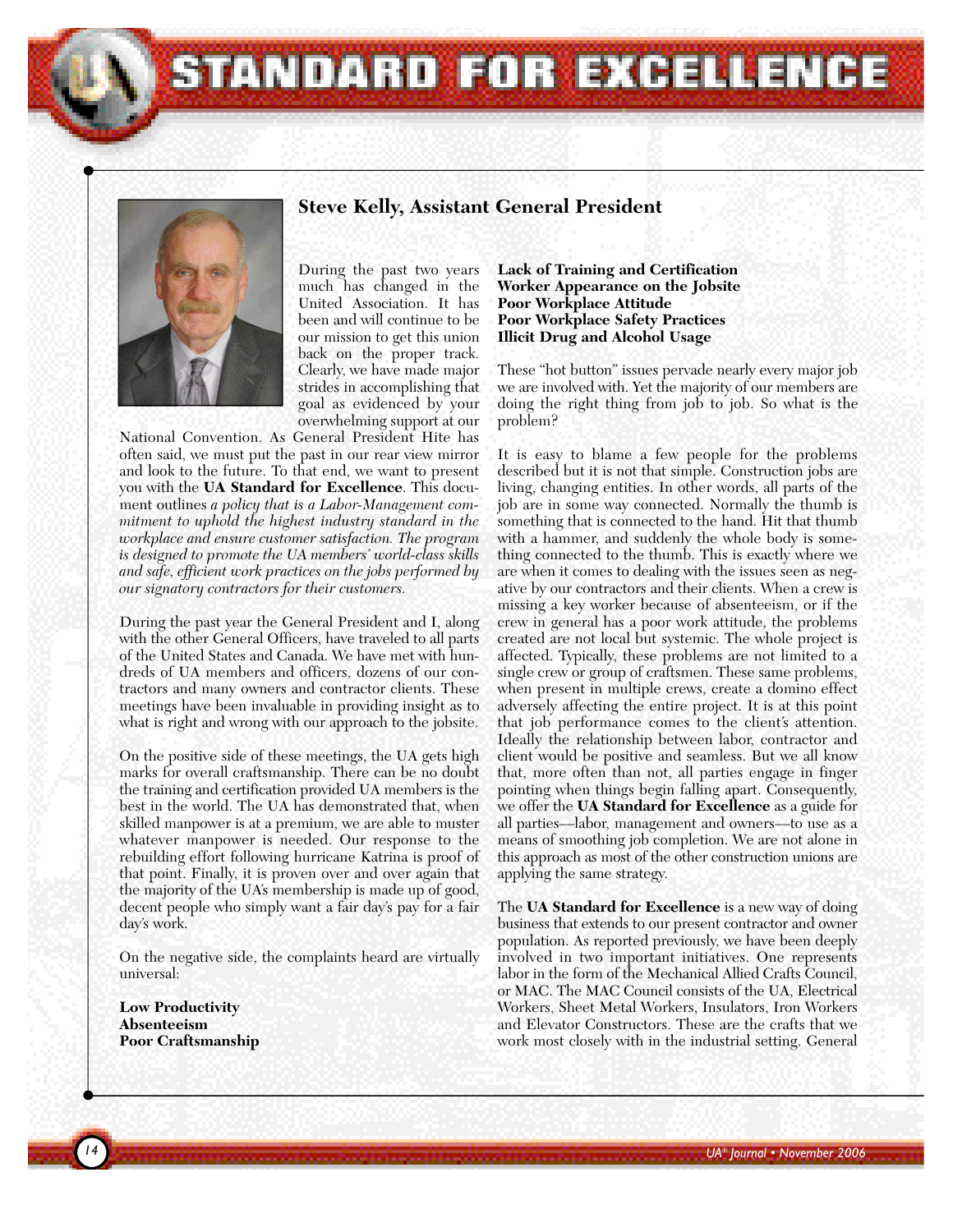President Hite currently serves as President of this organization. At the same time we have been working with the Construction Users Roundtable, or CURT to gain the owner perspective as well as increase our exposure to owners currently outside our business relationship sphere. We are of course extending our already effective relationship with our union contractor base.

The UA Standard for Excellence is not a stand-alone initiative. Rather, it is an integral part of an overall strategy to advance and strengthen the United Association. Shortly after taking office, General President Hite created and now chairs the **Strategic Planning Committee**. The Committee is made up of Business Managers representing all parts of the U.S. and Canada. The charge of the Committee is to expand UA market-share. The focus of this effort is to excel in all core areas of operation. The framework of the Committee's approach is:

- *Skills Training and Workforce Development*
- *Contractor and Owner Relations*
- *Political Action and Government Affairs*
- *Effective Union Administration*

As you can see, the Standard for Excellence is an integral part of this overall strategy.

The growth of market-share is now and always has been the prerogative of the union. The reverse of that statement is certainly true. For example, the unions lost an enormous number of jobs in the Gulf Coast area during the early 1970s. Simply put, the unions were not responsive to the needs of the owners. As a matter of fact, the unions pushed the owners away by making unreasonable demands, failing to man work and in general performing poorly. We trapped our union contractors in the middle and have only ourselves to blame. **We can only regain those lost jobs through our own initiatives.** On the part of the UA, we have started the process of reinstituting our presence in the Gulf Coast region. The implementation of the Gulf Coast District Council and the associated Gulf Coast Agreement has already borne fruit. The reason this approach is successful is simple. The entire p remise of the Council and the Agreement is that the effort is driven by the needs of the owner community.

Another example of market-share growth is our banking initiative. We have reached out to major banking institutions and made a simple proposition. If you, the bank, will

seek to use union help for your construction and maintenance needs, we have something tangible to offer in return. We will recommend your banking and investment services to our local unions, trust funds and our membership. Our message is that we support businesses that support us. What could be easier to understand? The program is beginning to take off. Rather than being satisfied with just banks, it is our intent to expand the program to include major supermarket and drugstore chains. These endeavors represent new ground and new marketshare for the UA. Only through this kind of activity are we able to increase market-share.

Only by developing relationships with the clients that hire our contractors can we hope to increase the UA's presence. Owners must know that we are what we **say** we are if they are to make decisions translating to jobs for UA members. Since taking office, General President Hite has encouraged input from not only his staff but from Business Managers, local union officers and members. There is real value in this type of open dialogue. As you may well expect, there are always the nay-sayers who are unhappy with anything we do. Recently, a letter was received from such a member. The letter was in response to an article that appeared in the General President's *Journal* column. This person took exception with a statement made in the article regarding the union's role in increasing market-share. In his view, the union had no role in growing UA market-share. He believed it solely the prerogative of the contractor to change market-share. As was explained earlier in this column, a union can diminish its market-share and only the union can increase or grow market-share. Of course we need contractors to bid work in a growing market. It is our responsibility to secure the opportunity for that contractor. It is foolish to believe otherwise.

The **UA Standard for Excellence** sets us on a clear path for change in the workplace. As you read the policy, you will see that responsibility for improving the job is not just relegated to the member, the local, the contractor or the owner. Responsibility lies with all parties engaged in the project. Only through mutual cooperation and effort can we correct problems that have plagued our industry for these many years. We ask for your unqualified support in making the **UA Standard for Excellence** the guide for our relationship with our contractors and their clients.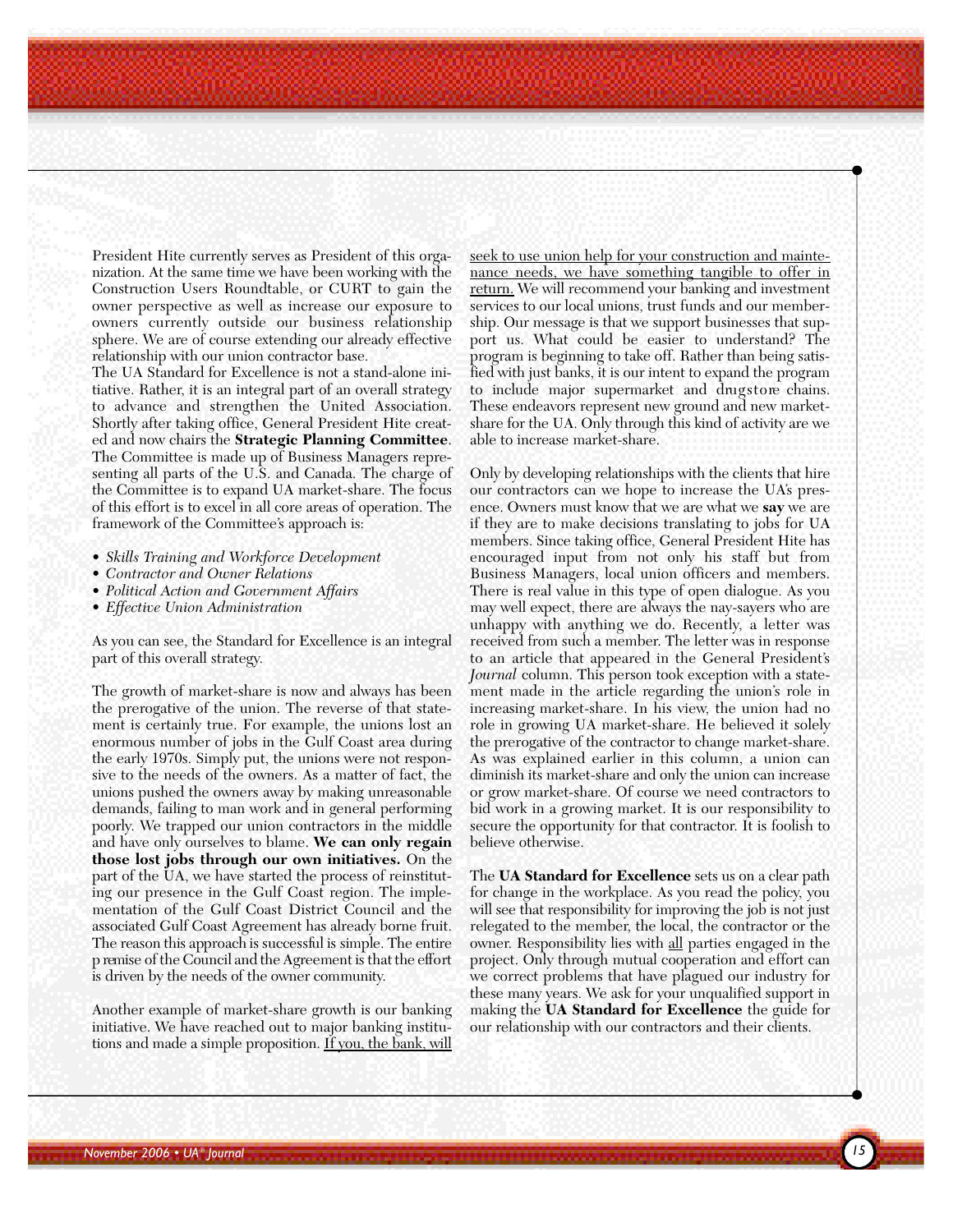

*16*

#### **MEMBER AND LOCAL UNION RESPONSIBILITIES:**

31 A DA H D

To ensure the **UA Standard for Excellence** platform meets and maintains its goals, the Local Union Business Manager, in p a rtnership with his implementation team, including shop s t ewards and the local membership, shall ensure all members:

- Meet their responsibilities to the employer and their fellow workers by arriving on the job ready to work, every day on time (Absenteeism and tardiness will not be tolerated.)
- Adhere to the contractual starting and quitting times, including lunch and break periods (Personal cell phones will not be used during the workday with the exception of lunch and break periods.)
- Meet their responsibility as highly skilled craftsworkers by providing the required tools as stipulated under the local Collective Bargaining Agreement while respecting those tools and equipment supplied by the employer
- Use and promote the local union and international training and certification systems to the membership so they may continue on the road of lifelong learning, thus ensuring UA craftsworkers are the most highly trained and sought after workers
- Meet their responsibility to be fit for duty, ensuring a zero tolerance policy for substance abuse is strictly met
- Be productive and keep inactive time to a minimum
- Meet their contractual responsibility to eliminate disruptions on the job and safely work towards the on-time completion of the project in an auspicious manner
- Respect the customers' property (Waste and property destruction, such as graffiti, will not be tolerated.)
- Respect the UA, the customer, client and contractor by dressing in a manner appropriate for our highly skilled and professional craft (Offensive words and symbols on clothing and buttons are not acceptable.)
- Respect and obey employer and customer rules and policies
- Follow safe, reasonable and legitimate management directives

## **EMPLOYER AND MANAGEMENT RESPONSIBILITIES:**

MCAA/MSCA, PFI, MCPWB, PCA, UAC and NFSA and their signatory contractors have the responsibility to manage their jobs effectively, and as such have the following responsibilities under the **UA Standard for Excellence**.

• Replace and return to the referral hall ineffective superintendents, general foremen, foremen, journey workers and apprentices.